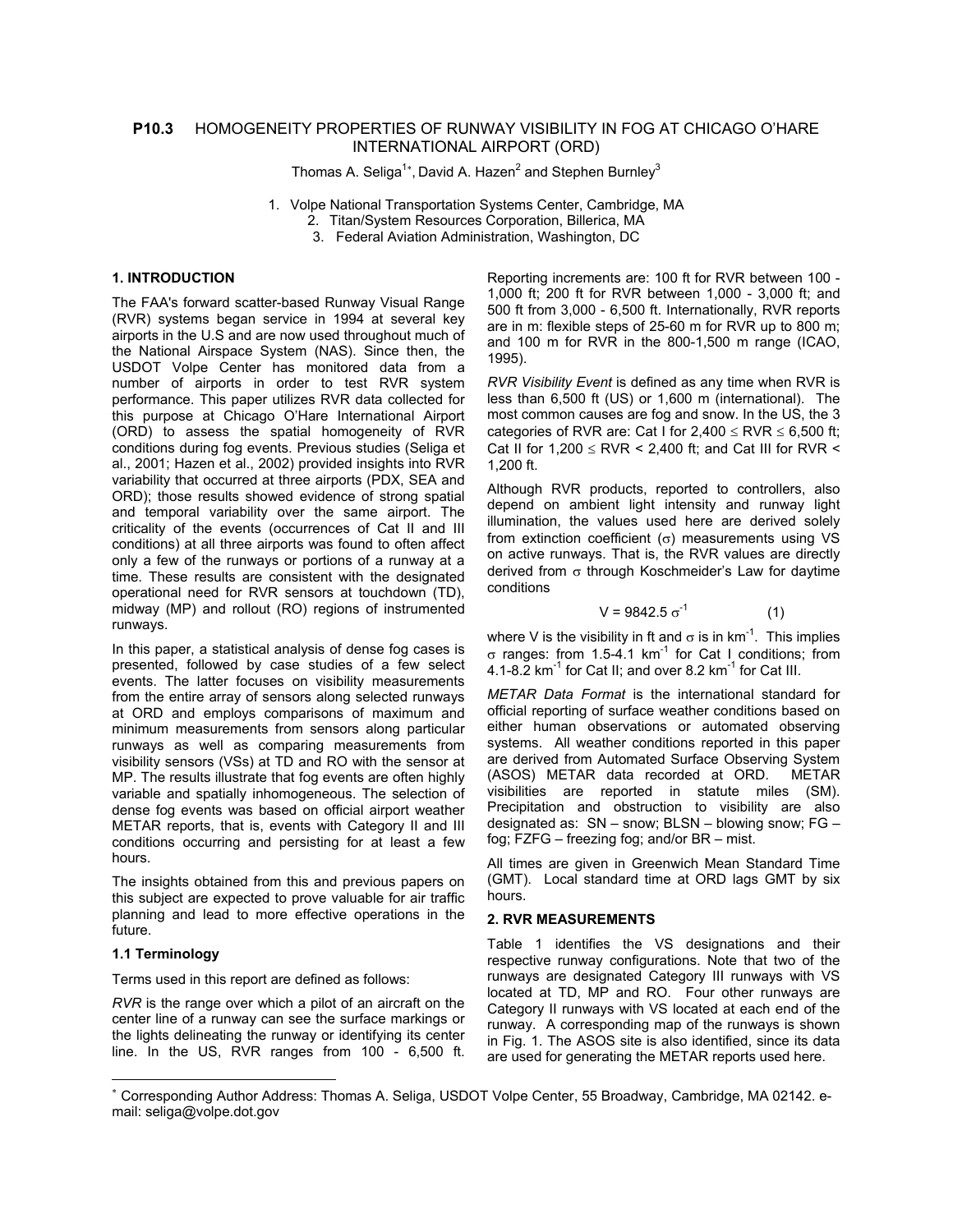| Table 1. ORD Visibility Sensor Designations. |                     |  |  |
|----------------------------------------------|---------------------|--|--|
| <b>RUNWAY</b>                                | VS                  |  |  |
| 4R22L                                        | VS01 and VS10       |  |  |
| 4L22R                                        | VS03 and VS11       |  |  |
| 14R32L                                       | VS04, VS05 and VS06 |  |  |
| 14L32R                                       | VS07, VS08 and VS09 |  |  |
| 27R9L                                        | VS03 and VS09       |  |  |
| 27L9R                                        | VS02 and VS12       |  |  |
| 18-36                                        | <b>VS11</b>         |  |  |



**Fig. 1. Runway Map of ORD.**

#### **3. GENERAL PROPERTIES**

Table 2 lists the fog events selected and considered from the 1998-2000 data. The 'Start Time' and 'End Time' columns in Table 2 are the approximate start and end times in GMT. The 'Max σ' column is the maximum σ measured by any of the VS during the event. The events ranged in duration from about 3¼ to 19½ h, although the events of 1/22/99-1/23/99 could be considered a single event lasting 23 h.

*Event Statistics* - Table 3 lists the percent of event time individual Category II and III runways, identified by the column headers, were completely in Category III fog conditions. The column 'Dur min' is the duration of the fog event in minutes. This statistic is an indication that spatial homogeneity during severe fog events varies widely from event to event and throughout events. The most consistent events were 3/2/98, 1/23/99 and 12/4/99 in that each runway was completely in Category III fog conditions at least a third of the event duration. Other fairly consistent events occurred on 2/25/00 and 6/1/00. It also should be noted that during less uniform events, Category III fog might occur much less often on one runway than its parallel counterpart.

| Table 2. ORD Fog Events. |                      |                 |         |  |  |
|--------------------------|----------------------|-----------------|---------|--|--|
| <b>DATE</b>              | <b>START</b><br>TIME | <b>END TIME</b> | MAX $σ$ |  |  |
| 3/2/98                   | 0830                 | 1145            | 34      |  |  |
| 3/18/98                  | 0100                 | 2030            | 44      |  |  |
| 5/1/98                   | 0030                 | 1130            | 31      |  |  |
| 9/25/98                  | 0700                 | 1530            | 53      |  |  |
| 1/17/99                  | 0445                 | 1450            | 89      |  |  |
| 1/20/99                  | 0500                 | 1800            | 57      |  |  |
| 1/22/99                  | 1230                 | 2355            | 49      |  |  |
| 1/23/99                  | 0035                 | 1130            | 48      |  |  |
| 12/4/99                  | 0530                 | 1800            | 45      |  |  |
| 2/25/00                  | 0300                 | 1730            | 44      |  |  |
| 6/1/00                   | 0200                 | 1200            | 32      |  |  |
| 8/24/00                  | 0605                 | 1305            | 37      |  |  |
| 10/17/00                 | 0600                 | 1200            | 44      |  |  |
| 10/25/00                 | 0600                 | 1600            | 18      |  |  |

|  |  | Table 3. Percent of Times Runways in Cat 3 Conditions. |  |  |  |
|--|--|--------------------------------------------------------|--|--|--|
|--|--|--------------------------------------------------------|--|--|--|

| Event    | Dur  | 4R22L | 4L22R | <b>27R9L</b> | <b>27L9R</b> |      | 14R32L144L32R |
|----------|------|-------|-------|--------------|--------------|------|---------------|
| Date     | min  |       |       |              |              |      |               |
| 3/2/98   | 200  | 41.5  | 39.0  | 46.0         | 48.5         | 46.5 | 33.0          |
| 3/18/98  | 1200 | 4.0   | 13.0  | 13.4         | 13.3         | 5.8  | 10.9          |
| 5/1/98   | 675  | 8.9   | 13.3  | 11.3         | 8.3          | 5.0  | 15.3          |
| 9/25/98  | 525  | 12.2  | 4.2   | 11.2         | 15.0         | 13.9 | 3.4           |
| 1/17/99  | 600  | 0.2   | 35.3  | 7.8          | 0.0          | 18.0 | 9.3           |
| 1/20/99  | 775  | 13.0  | 38.7  | 32.5         | 18.7         | 15.6 | 26.6          |
| 1/22/99  | 685  | 4.1   | 28.3  | 18.2         | 22.9         | 40.3 | 16.1          |
| 1/23/99  | 650  | 53.5  | 51.2  | 48.6         | 52.5         | 57.4 | 54.3          |
| 12/4/99  | 745  | 48.1  | 59.9  | 47.7         | 56.4         | 56.6 | 43.2          |
| 2/25/00  | 875  | 25.7  | 31.2  | 33.4         | 28.3         | 27.2 | 33.0          |
| 6/1/00   | 595  | 22.0  | 20.7  | 20.2         | 17.0         | 18.3 | 24.2          |
| 8/24/00  | 420  | 0.0   | 15.0  | 14.0         | 0.0          | 1.7  | 13.3          |
| 10/17/00 | 365  | 5.2   | 6.8   | 6.3          | 5.5          | 11.0 | 3.6           |
| 10/25/00 | 600  | 6.0   | 9.3   | 11.7         | 10.0         | 4.3  | 13.2          |

*Time Series Plots* – Temporal sequences of extinction coefficient measurements were generated for each event for all VSs along the Category II and III runways listed in Table 1. These plots frequently show periods of varying duration where one VS was measuring much higher σ than another VS along the same runway. A sample plot is shown in Fig. 2. The lines labeled 'Cat I', 'Cat II' and 'Cat III' are reference levels for the daytime criteria of σ listed in Sect. 1.1. Fig. 2 also shows that the one-min averages for σ can vary greatly and thus may give reported values of visibility that may be nonrepresentative of actual average conditions.

*Histograms* - The frequency of the ratios of maximum σ to minimum σ for each Category II and III runway and for each event were taken as a means for examining the spatial homogeneity of events. A sample histogram plot (magenta curve) is shown in Fig. 3; the maximum of the distribution is normalized to one for display convenience. Included with the histograms are cumulative distributions (CDF, red curve) and 1-CDF (blue curve) of the ratios of maximum to minimum σ. The intersection of the CDF and the 1-CDF curves locates the median of the ratios.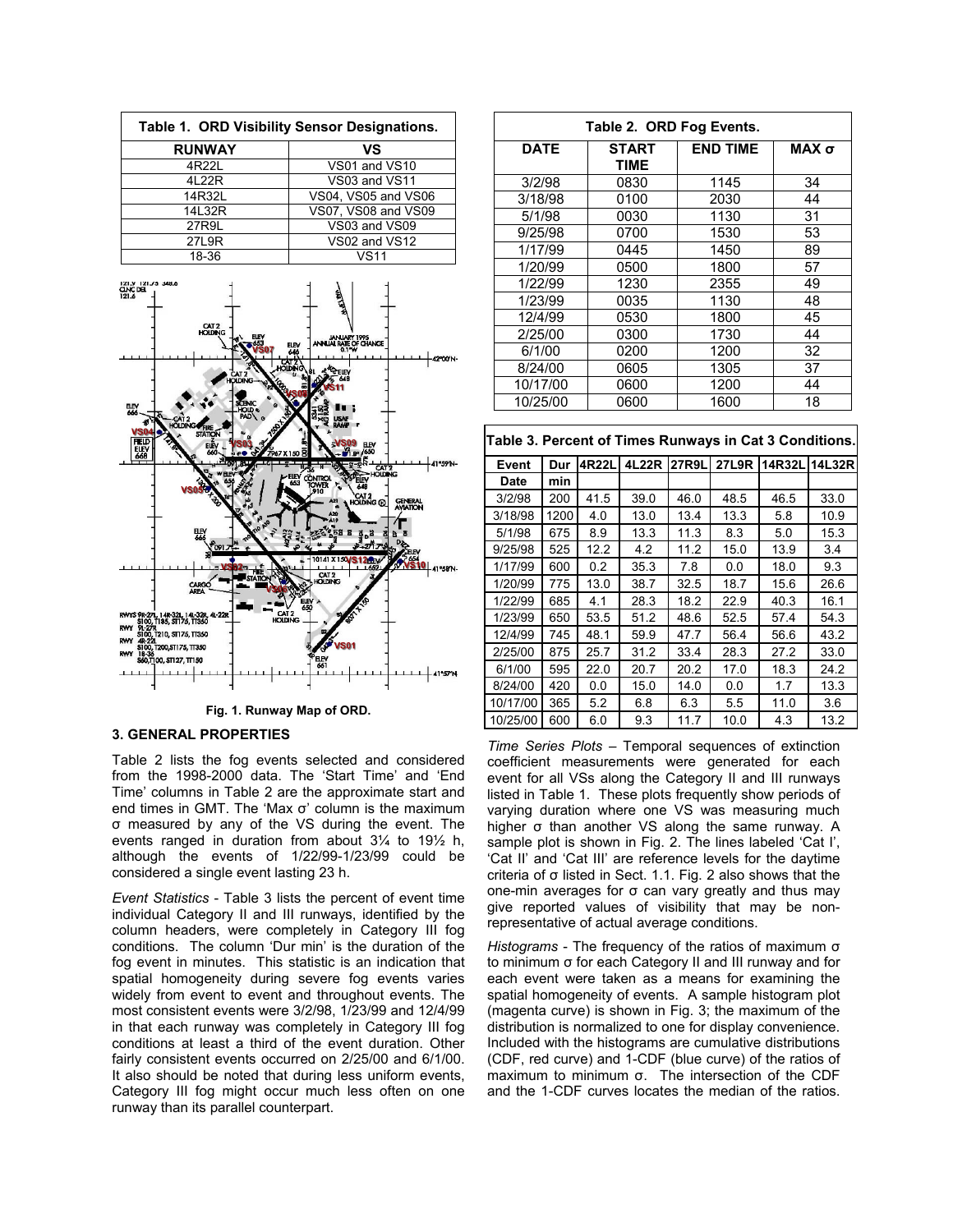These latter measures are useful for estimating probabilities of occurrence.



**Fig. 2. Sample Time Series Plot.**



**Fig. 3. Sample Histogram and Cumulative Distribution Function Curves of the Max/Min Ratios of Extinction Coefficient from TD, MP and RO Locations.** 

In general, there was considerable spread in the distributions for most events along a particular runway. The actual maximum frequency for a particular ratio range was typically less than 0.1 for a 0.2 bin size. The ratio where this maximum frequency occurred was frequently far greater than one; the farther this measure is from one, the more inhomogeneous is the fog. The highest actual peak frequency was about 0.2 along RW 27R9L during the March 2, 1998 event at ratios near 1.1; this corresponded to a relatively highly homogeneous fog event. Generally, the distribution for one runway was considerably different than that of any other runway during the same event. The medians of the ratios ranged mostly between ~1.1 to 2.0 with a few values from 2.0-4.9 occurring along one to three runways during: the Jan 17, 1999 event  $(-4.8 \text{ and } -4.9 \text{ along})$ RWs 14L32R and 14R32L, respectively, and ~2.3 along RW 27R9L); the Jan 20, 1999 event (~2.2 along RW 14R32L); and the Jan 22, 1999 event (~2.1 and ~2.2 along RWs 14L32R and 14R32L, respectively). It should be noted that when the peak of the distribution tends towards one, the distribution narrows, signifying greater degrees of homogeneity.

Histograms of ratios of σ measurements at TD and RO versus the measurements of σ at MP along the Category III runways (magenta curve) were also produced. A sample plot is shown in Fig. 4. Included again in the histograms are the CDF (red curve) and 1-CDF (blue curve) of ratios of σ.

Again, in many cases, the actual maximum frequency for a particular ratio was typically 0.1 or less. The range of ratios over which the actual frequency was above zero was again very broad, frequently ranging over two orders of magnitude. The median ratios ranged from  $\sim$ 0.4 to  $\sim$ 1.7 with most ratios occurring between  $\sim$ 0.7 to~1.3. Table 4 lists the approximate distances between individual VSs along Category II and III runways.



**Fig. 4. Sample Histogram of Ratio of TD σ vs MP σ.** 

| Table 4. Distances Between VSs.              |           |      |  |  |
|----------------------------------------------|-----------|------|--|--|
| <b>RUNWAY</b><br><b>VS PAIR</b><br>DIST (ft) |           |      |  |  |
| 9R27L                                        | $02 - 12$ | 9000 |  |  |
| 9L27R                                        | 03-09     | 7000 |  |  |
| 4R22L                                        | $01 - 10$ | 6000 |  |  |
| 4L22R                                        | 03-11     | 6000 |  |  |
| 14R32L                                       | 06-05     | 6500 |  |  |
| 14R32L                                       | 05-04     | 5000 |  |  |
| 14L32R                                       | 09-08     | 4500 |  |  |
| 14L32R                                       | 08-07     | 4000 |  |  |

*Correlation Distances* **–** Plots of the distributions of the maximum ratio of a 'reference' VS such as the VS at MP and another adjacent sensor, such as a VS at TD or RO are used as a tool to assess how often the decorrelation length is less than the separation distance between the two VS. The maximum of the distribution is normalized to one for display convenience. A sample plot is shown in Fig. 5. These plots have a bin width of 0.2 on the maximum ratios plotted on the X-axis. This maximum ratio is defined by  $\sigma_{\text{adj}}/\sigma_{\text{ref}}$ , if max( $\sigma_{\text{ref}}, \sigma_{\text{adj}}$ ) =  $\sigma_{\text{ref}}$  and  $\sigma_{\text{ref}}/\sigma_{\text{adj}}$  if max( $\sigma_{\text{ref}}$ , $\sigma_{\text{adj}}$ ) =  $\sigma_{\text{adj}}$  where  $\sigma_{\text{ref}}$  is the extinction coefficient of the 'reference' VS and  $\sigma_{\text{adj}}$  is the extinction coefficient of the adjacent VS. The lower this fraction is,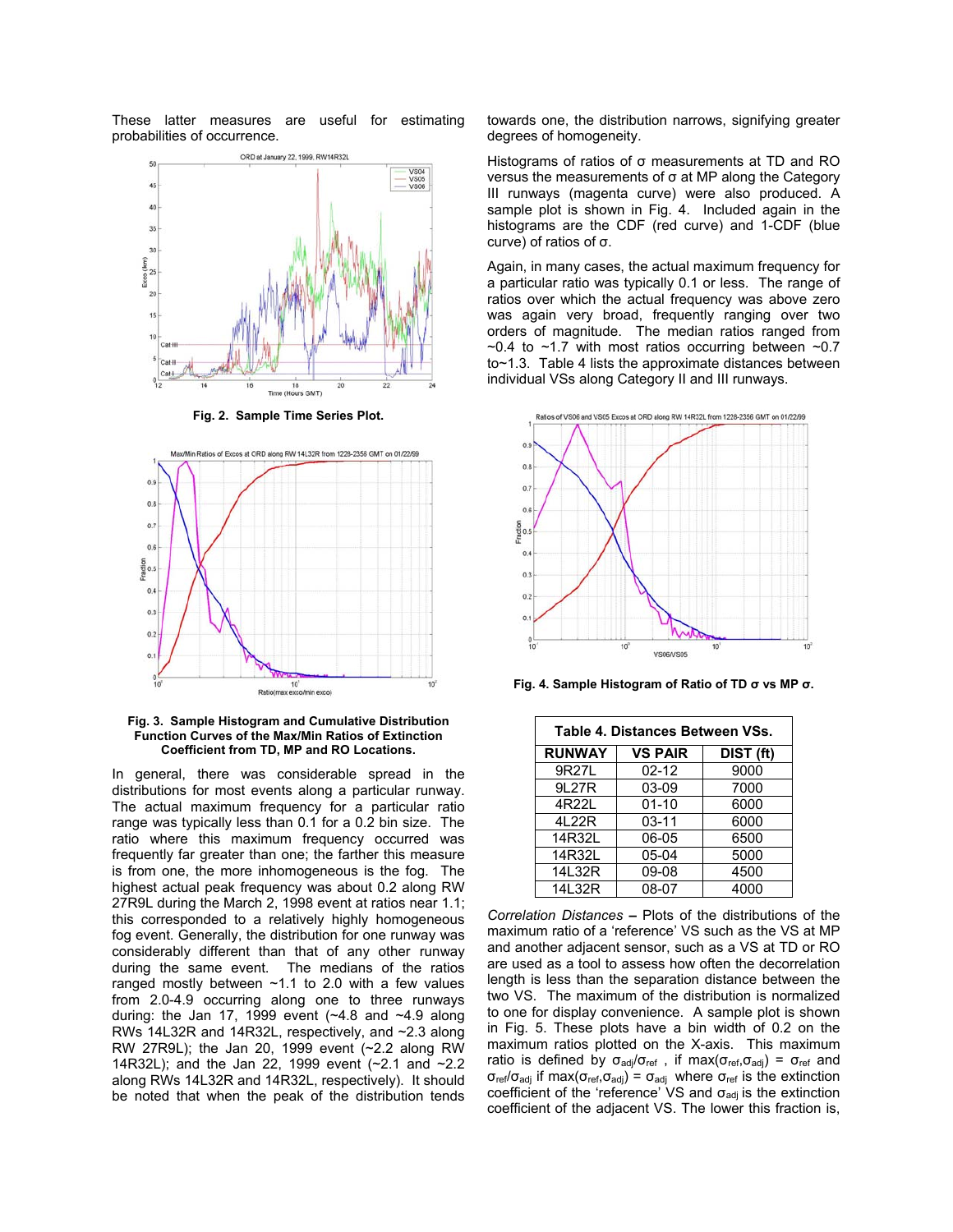the more homogeneous the event is between that particular sensor pair. This is determined by obtaining the fraction on the Y-axis where the 1-CDF curve intersects where the maximum σ ratio on the X-axis equals e (~2.718, which implies a natural  $e^{-1}$  = 0.368/36.8% homogeneity criterion). To specify different homogeneity criteria, the critical maximum ratio may be set to any other number besides e, e.g., 1.25 would infer a 20% criterion for the homogeneity distance.

This above criterion was used in the events listed in Table 2 for adjacent VS pairs VS05-VS06 and VS05- VS04 along RW 32L14R and for VS pairs VS08-VS09 and VS08-VS07 along RW 32R14L. Eight of the 14 events had fractions defined above <0.1 for the VS05- VS04 comparison; four others were between 0.1-0.19, the remaining two were at 0.25 and 0.26. Only four events had fractions <0.1 at VS05-VS06, which has the longest separation, with five other events between 0.1- 0.19; one between 0.2-0.29; three between 0.3-0.39 and one at 0.41. Eleven events had fractions <0.1 for VS08- VS07, which has the shortest separation; with two other events between 0.1-0.19 and one event had a fraction of 0.27. Eight events had fractions <0.1 at VS08-VS09; four other events had fractions between 0.1-0.19; one other event had a fraction of 0.26 and yet another event had a fraction of 0.45. A summary of the results is given in Table 5; note that the lowest average fraction was on the shortest runway and the highest fraction on the longest runway, indicating consistency in the homogeneity properties of the events considered in this analysis.

| <b>Table 5. Correlation Statistics</b> |         |               |             |  |
|----------------------------------------|---------|---------------|-------------|--|
|                                        | Average | <b>St Dev</b> | <b>Dist</b> |  |
| <b>VS05/VS04</b>                       | 0.111   | 0.083         | 5,000       |  |
| <b>VS05/VS06</b>                       | 0.188   | 0.118         | 6,500       |  |
| <b>VS08/VS07</b>                       | 0.077   | 0.065         | 4,000       |  |
| <b>VS08/VS09</b>                       | 0.129   | 0.114         | 4,500       |  |



**Fig. 5. Sample Histogram and Cumulative Distribution Curves of the Maximum Extinction Coefficient Ratio of a 'Reference' VS and an Adjacent VS.** 

*Scatter Plots -* Scatter plots also provide a simple means of examining the homogeneity properties of visibility measured by sensors located different distances from each other. A sample scatter plot is shown in Fig. 6. The blue lines in Fig. 6 define the approximate limits of the spread. The amount of spread depends on the nature of the fog event and the distance between the VS pair analyzed. This example shows that there is tendency for the event to experience poorer visibility conditions at VS04 the spread tends to be less if the distance between a VS pair is relatively short.



**Fig. 6. Sample Scatter Plot.** 

# **4. SPECIFIC EVENTS**

This section discusses results from three selected fog events. All times are in GMT.

*January 22 and 23, 1999 Events* – This might be viewed as one event that started at ~1230 on the 22<sup>nd</sup> and ended at  $~1130$  on the 23<sup>rd</sup>. The nature of the fog was different on the  $23^{rd}$  than on the  $22^{nd}$ , however. Peak  $\sigma$  was ~49 km<sup>-1</sup>.

*Weather -* The METAR reports indicated 4 SM visibility in mist at 1256 on the 22nd, decreasing to 0.75 SM in mist at 1327 then to 0.5 SM from 1343-1356 in mist and FG. It improved to 0.75 SM from 1432-1447 in mist, then decreased to 0.5 SM at 1456 in FG and to 0.25 SM or less from 1503 on the  $22<sup>nd</sup>$  to 0122 on the  $23<sup>rd</sup>$  in FG Visibility was 0.5 SM at 0134 in FG then increased to 1 SM from 0139-0208 in mist, followed by a decrease to 0.25 SM or less from 0221-0856 in FG. Visibility was 0.5 SM from 0956-1107 in mist, then 2 SM at 1131 in mist. Light rain was reported from 2246-2310 on the  $22^{nd}$ , again on the 23<sup>rd</sup> between 0007-0146, 0740-0956 and from 1107 on past the end of the event.

Reported temperature and dew points were the same throughout the entire two-day event; beginning with 3º C at the start of the event on the 22<sup>nd</sup> to 1356, then up to 4º C from 1432-1556, up to 5º C from 1656-1811, and then reaching 7º C from 1856-2356. Temperature and dew point were 6º C from 0056-0108 on the 23rd, 7º C from 0122-0139, 8º C at 0156, down to 7º C at 0208 and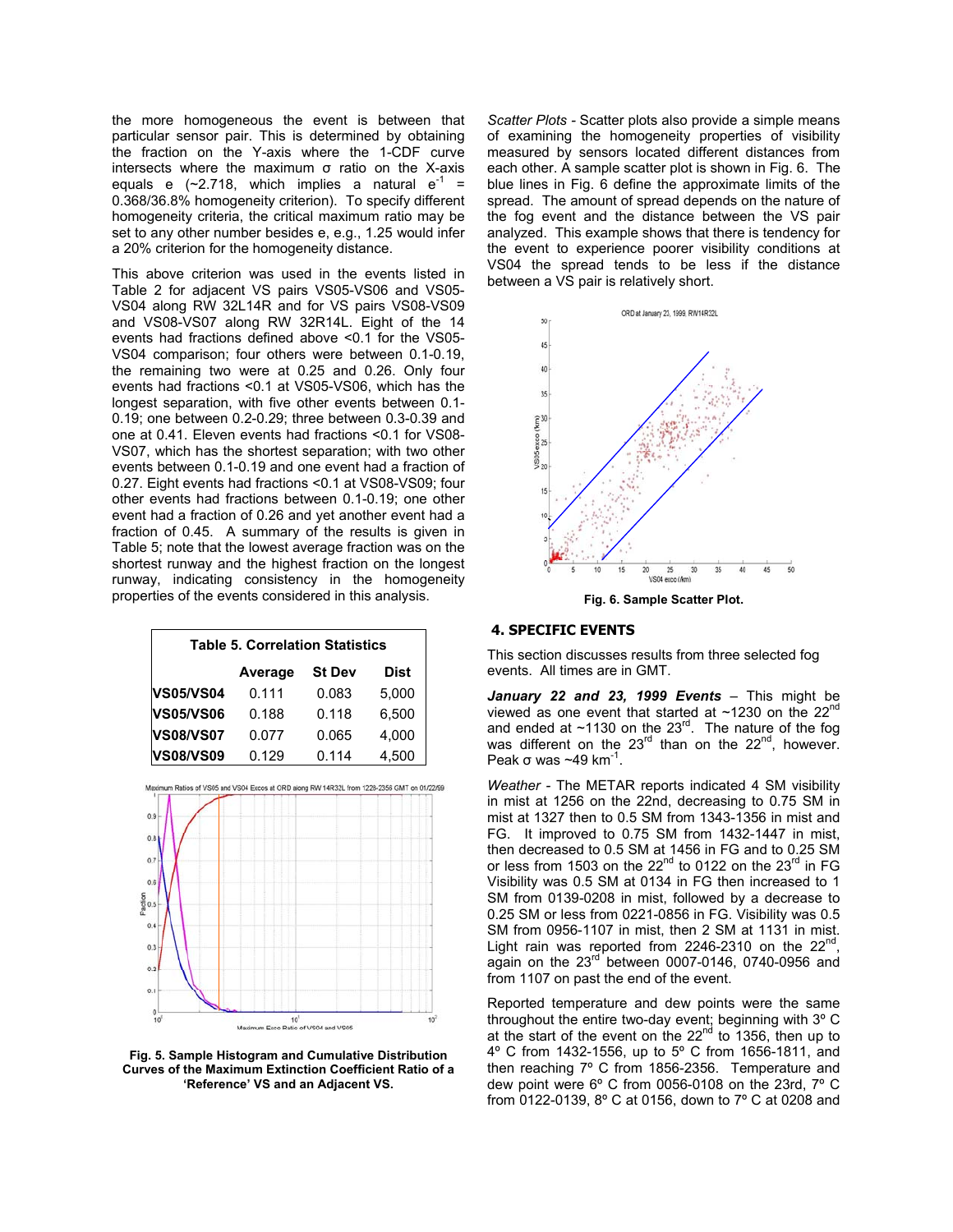6º C from 0221—0356, then back to 7º C from 0456- 0556, followed by decreases down to 4º C at 0756-0856 and 3º C from 0956-1131.

The winds remained relatively calm to light throughout the entire event. The wind was from the E to NE from 1156-1656 on the  $22<sup>nd</sup>$  at speeds ranging from 4-8 kts. then shifted to the SE at 1749, remaining there through 1811 with speeds from 5-7 kts. The wind was SSE from 1856-2156 with speeds of 3-6 kts, and then became light (3-5 kts) with directions between SSW-SE from 2241- 0122 and E-SE from 0134-0356 on the 23<sup>rd</sup> except for 8 kts at 0208. The wind was calm at 0456, then NNE at 3 kts at 0556, then variable wind directions at 3-4 kts from 0756-0823, N-NNE at 5-6 kts from 0856-1131.

*Time Series Plots –* Fig. 7 shows that VS09 was in Cat I or II visibility conditions while VS07 and VS08 were Cat III along RW 14L32R from about 1710-1810 on the  $22<sup>nd</sup>$ . Another period from about 1810-2050 showed evidence of all three VSs tracking each other, although they also exhibited significant high frequency variability. Peak readings of  $\sigma$  up to 30 km<sup>-1</sup> were recorded at  $\sim$ 2120 by VS08. There was a brief lull in the FG along RW 14L32R from ~2200-2310, and then VS07 and VS08 reported higher values of σ after ~2310 through 2359. VS08 did not report higher values of σ until ~2340.

Meanwhile, Fig. 8 shows that, along RW 14R32L, the three VSs tracked reasonably well until ~1500 on the 22<sup>nd</sup> when VS06 measured considerably higher σ than VS04 or VS05 most of the time from ~1500-1710. VS04 was highest, then VS05 then VS06 from ~1710- 1855. VS06 measured significantly lower σ than VS04 or VS05 from ~1815-2115 and again from ~2155-2250 and 2315-2350. A peak σ of  $~1$ <sub>48</sub> km<sup>-1</sup> was reported by VS05 at ~1855.



**Fig. 7. Time Series along RW 14L32R for 1/22/99 Event.** 

On the Category II runways, there were periods when one VS recorded a considerably higher σ than the VS on the opposite side of the runway. RW 4R22L reported the lowest σ overall on the 22nd with peaks of  $~15$  km<sup>-1</sup> and  $\sim$ 20 km<sup>-1</sup> recorded at the end of the day. Meanwhile, RW 4L22R recorded σ readings up to ~40  $km^{-1}$  with one VS recording significantly higher  $\sigma$  than the other VS at times. The VSs at RW 4L22R appeared more variable than the VSs at RW 4L22R.



**Fig. 8. Time Series along RW 14R32L for 1/22/99 Event.** 

The FG during the Jan 23, 1999 event was much more consistent than the Jan 22, 1999 event, with Category III conditions recorded by VS04-VS09 from ~0215-0755. Fig. 9 shows a typical time series for this event. This consistency was also evident along the Category II runways.

 from ~1.1 to ~1.6 along the Category II and III runways *Histograms -* Histograms of the ration of max σ-to-min σ, similar to Fig. 4, show peak frequencies at ratios ranging for the Jan 22, 1999 event and  $\sim$ 1.2 to  $\sim$ 1.3 for the Jan 23, 1999 event. Histograms of ratios of VS at an end of the Category III runway to the MP VS show considerably wider range in peaks on the Jan 22, 1999 event than in the Jan 23, 1999 event.



**Fig. 9. Time Series along RW 14R32L for 1/23/99 Event.** 

*Correlation Lengths -* Inferences about correlation distances may be made from scatter plots of VSs at the ends of the two Category III runways versus the MP VS by comparing the spreads in sensor data relative to the distances between VSs. There was considerably more spread in the VS06-VS05 scatter plot shown in Fig. 10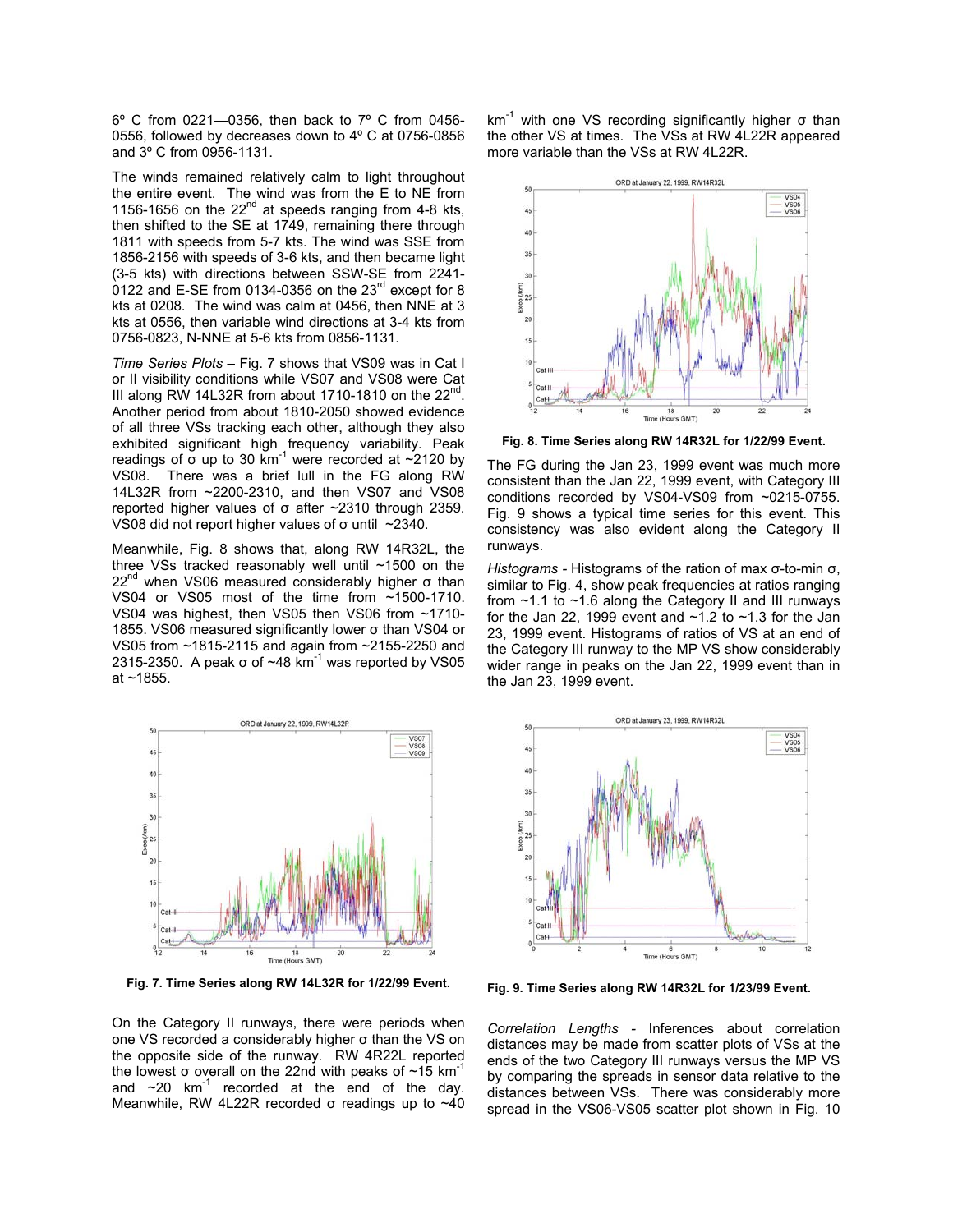with 6,500 ft separation than either the VS07-VS08 (4,000 ft) plot shown in Fig. 11 or the VS09-VS08 (4,500 ft) plot (not shown) during both the Jan 22, 1999 and Jan 23, 1999 events. Fig. 12 shows a distinct reduction in the spread occurred for VS07-VS08 on Jan 23, consistent with the premise that the nature of the event differed from the one on the previous day.



**Fig. 10. VS06-VS05 Scatter Plot of 1/22/99 Event (6,500 ft separation).** 



**Fig. 11. VS08-VS07 Scatter Plot of 1/22/99 Event (4,000 ft separation).** 

Maximum extinction coefficient ratio distribution plots similar to Fig. 5 were produced. The results showed that the natural 36.8% homogeneity criterion fraction defined in Sect. 3 was ~0.02 for the VS04/VS05 maximum ratio during the Jan 22, 1999 event, while the sensor pair VS05/VS06 produced a value of  $\sim$ 0.31 for the same event. VS04, VS05 and VS06 are along RW 14R32L. This phenomenon is also seen in the time series plots in Fig. 8, which show VS04 tracking closely with VS05 while VS06 differs considerably from both VS04 and VS05 for large time periods. VS04 and VS05 are about 5,000 ft apart and VS05 and VS06 are about 6,500 ft apart. During this same event, the fractional values (RW 14L32R) VS07/VS08 VS08/VS09 were ~0.09 and ~0.19, respectively. The time series plot shown in Fig. 7 shows that VS07 and VS08 tracked each other well except for high variability of the measurements on short time scales. Note that VS09 tracked considerably lower than VS08 during a significant part of the event when the other two sensors indicated Cat III conditions.



**Fig. 12. VS08-VS07 Scatter Plot of 1/23/99 Event (4,500 ft separation).** 

The maximum extinction coefficient ratio distribution plots (not shown here) for the Jan 23, 1999 event yielded homogeneity criterion fractions of ~0.06 for the VS04/VS05 pair; ~0.05 for the VS07/VS08 pair; ~0.09 for VS05/VS06 pair; and ~0.09 for VS09/VS08 pair. The lower fractions are consistent with the observation that the VSs tracked closer to each other than the Jan 22 event which is further exemplified by comparing the time series plots in Figs. 8 and 9. Comparisons of the results again indicate consistency with the inferences from both scatter plots and histograms.

June 1, 2000 Event - This event began at ~0200 and ended at  $\sim$ 1200 with a peak σ of  $\sim$ 44 km<sup>-1</sup>.

*Weather –* The METAR reports indicated 1 SM visibility in mist from 0256-0304, then 0.5 SM in mist at 0317, 2 SM in mist from 0324-0356; decreasing to 0.25 SM or less in mist or FG from 0439-0956, improving to 1.5 SM in mist at 1021 and remaining there until 1056; then 1.25 SM in mist from 1123-1129, 0.75 SM in mist at 1133 and 2 SM in mist at 1156.

Temperatures were 18° C at 0256, 16° C from 0304- 0317, 15° C at 0324, 14° C from 0356-0456, 15° C from 0506-0510, 16° C from 0556-1021, 15° C from 1056- 1123, 16° C from 1129-1156. Dew points were either the same as the temperatures or a degree less.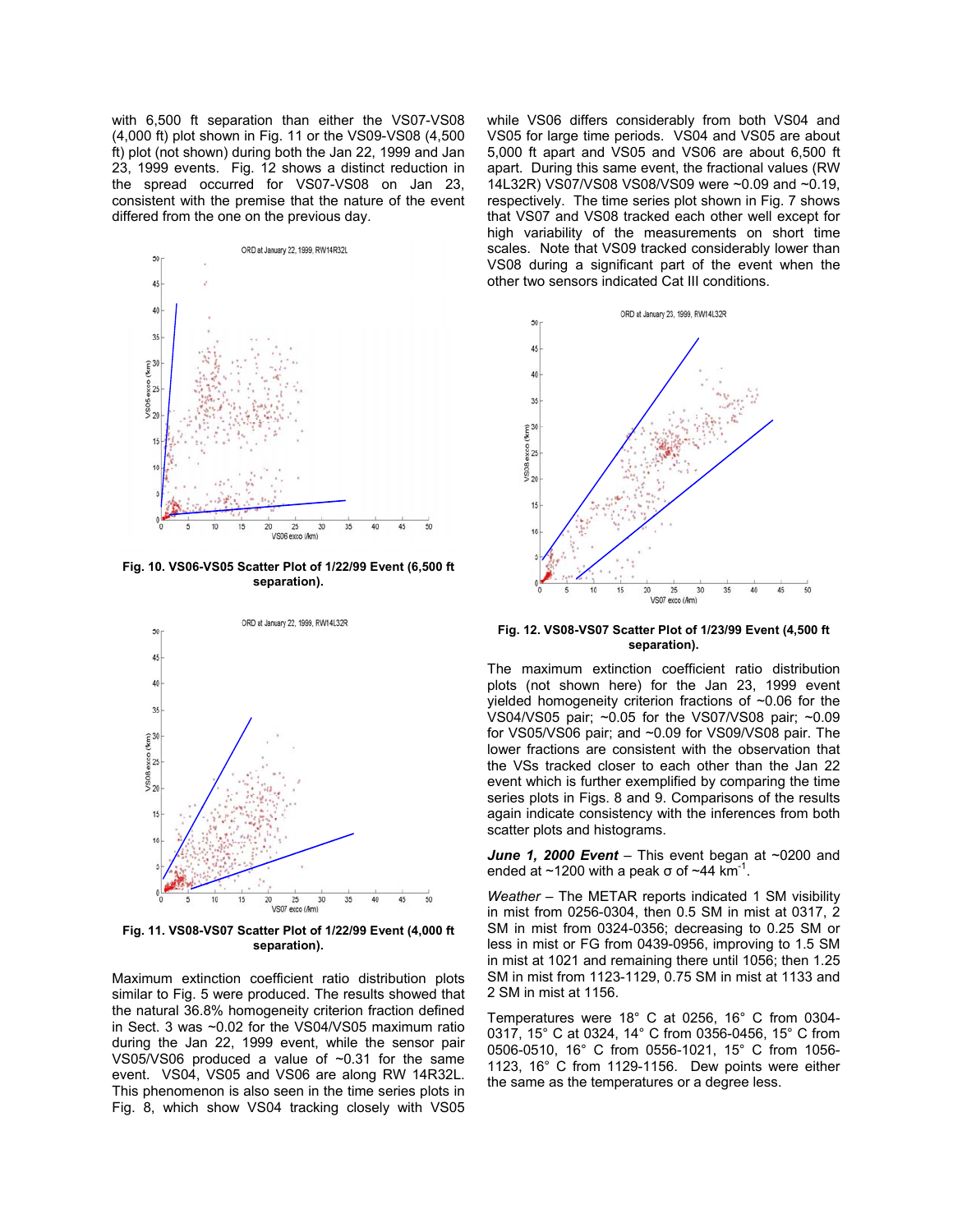There were strong N-NNE winds at 15-20 kts with 24 kts gusts at 0256 and 0304, then NNE at 10-12 kt from 0317-0324, then E at 6 kts, with a 15 kts gust at 0356, The wind speeds were from 3-7 kts from 0456-1056, with wind directions SSE-S from 0456-0556, E at 0616, ESE-SE from 0637-0756, NE at 0856, E from 0956- 1021, and SE at 1056. The wind became gusty from 1123-1133, with 18-20 kts gusts recorded with 10-12 kts wind speeds and wind directions from N to NE. Near the end of the event at 1156 the wind blew from the E at 6 kts.

*Time Series Plots -* Time series plots showed a fairly homogeneous event with RW 4R22L and RW 14L32R showing the best tracking between VSs. Fig. 13 shows the time series along RW 14L32R as typical. VS11 was somewhat higher than VS03 along RW 4L22R for much of the event. VS06 recorded considerably lower σ than VS04 or VS05 from ~0100-0355 and VS04 recorded somewhat lower σ than VS05 or VS06 from ~0430-0555 along RW 14R32L as shown in Fig. 14. The time of densest FG was from ~0400-0600 when all VSs were in Category III FG conditions.



**Fig. 13. Time Series of 6/1/00 Event Along RW 14L32R.** 



**Fig. 14. Time Series of 6/1/00 Event Along RW 14R32L.** 

*Histograms -* Histograms of frequencies of ratios of (Max-σ)/(Min-σ) for the Category II and III runways were examined. The plots show ratios peaking between  $\sim$ 1.0-

1.3. The distributions were quite narrow, although the ratios ranged over a fairly large range (~1-20) when one of the sensors was experiencing low values of σ. Note that the frequency distributions are again normalized so that maximum frequency is set to one. Figs. 15 and 16 show the distributions along RW 14L32R and RW 14R32L, respectively, to illustrate distribution differences between two parallel runways. Note that the distribution is narrower along RW 14L32R than on RW 14R32L. Comparison between the intersection of the CDF curves with the value of e (2.72), shows that RW 14L32R experienced correlation distances less than the separation distance between sensors around 96% of the time compared to 90% for RW 14R32L.

Histograms of ratios of σ of VS at either end of the Category III runway versus σ at MP were also examined. These are not shown here, but can be used to assess the representativeness of visibility measurements along a runway as determined from a sensor midpoint along the runway.



**Fig.15. Max-Min Histogram of 6/1/00 Event along RW 14L32R.** 



**Fig.16. Max-Min Histogram of 6/1/00 Event along RW 14R32L.**